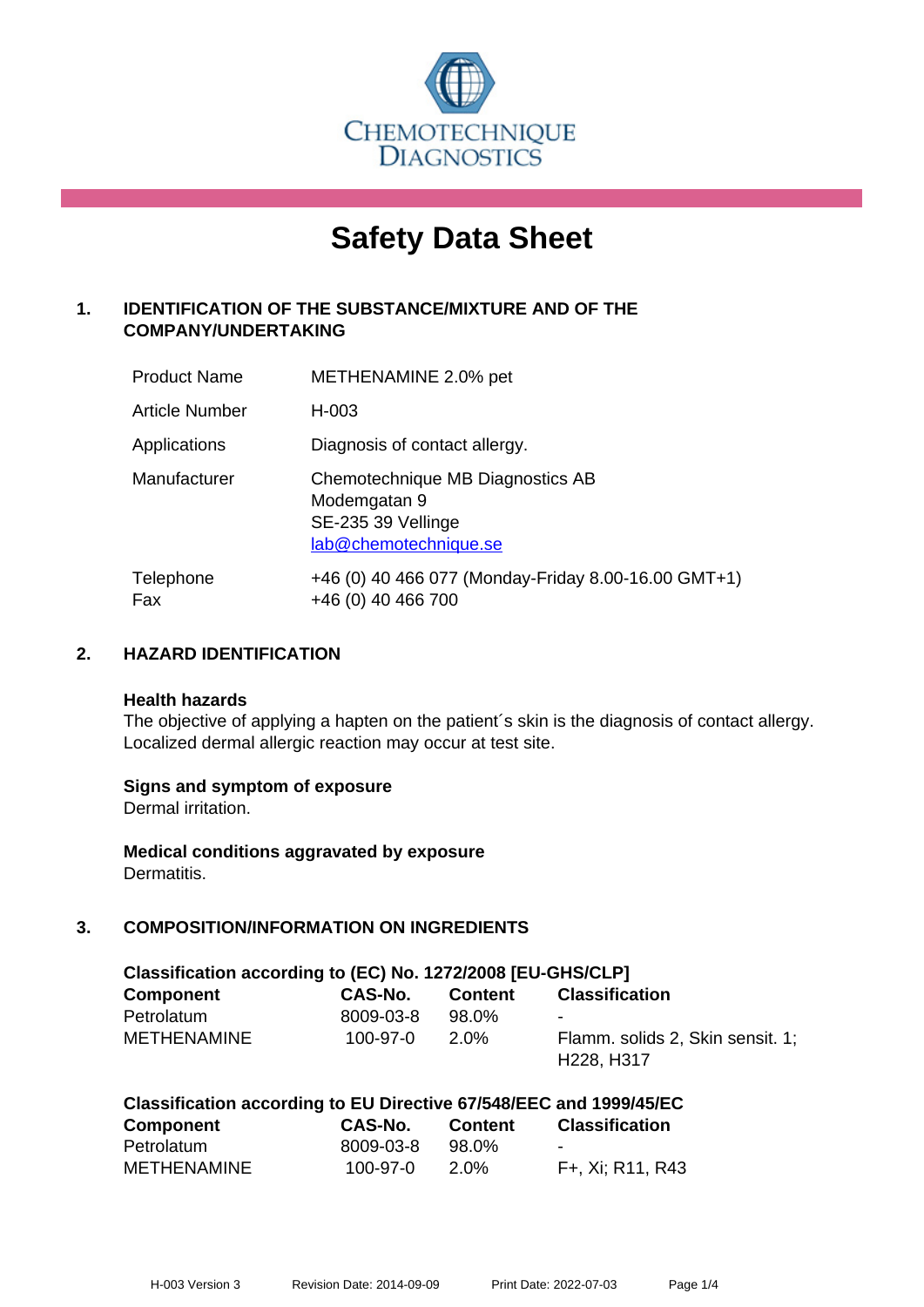## **4. FIRST AID MEASURES**

## **Emergency and first aid procedures**

Obtain medical attention.

# **5. FIRE-FIGHTING MEASURES\***

#### **Suitable extinguish media**

CO2, powder or water spray. Fight larger fires with water spray or alcohol resistant foam.

# **For safety reasons unsuitable extinguishing agents**

Water with full jet.

## **Special protective equipment for fire-fighters**

Wear self-contained respiratory protective device. Wear fully protective suit.

\*Data is shown for petrolatum only

# **6. ACCIDENTAL RELEASES MEASURES**

**Steps to be taken if material is released or spilled** Contain and place in a closed container.

# **7. HANDLING AND STORAGE**

**Precautions to be taken in handling and storage** Store dark at 5-8°C. Avoid extended exposure to light. FOR EXTERNAL USE ONLY.

# **8. EXPOSURE CONTROLS/PERSONAL PROTECTION**

**Respiratory protection** Not required.

**Ventilation** Local exhaust.

**Protective gloves** Disposal gloves.

#### **Eye protection** Not required with normal use.

## **Work/Hygienic practices**

Wash hands after each use.

## **9. PHYSICAL AND CHEMICAL PROPERTIES**

Odour **Odourless** 

Appearance Ivory White Semi-solid

Melting point\* 50-55° C Flash point\*  $>100^{\circ}$ C

Boiling point\* No data available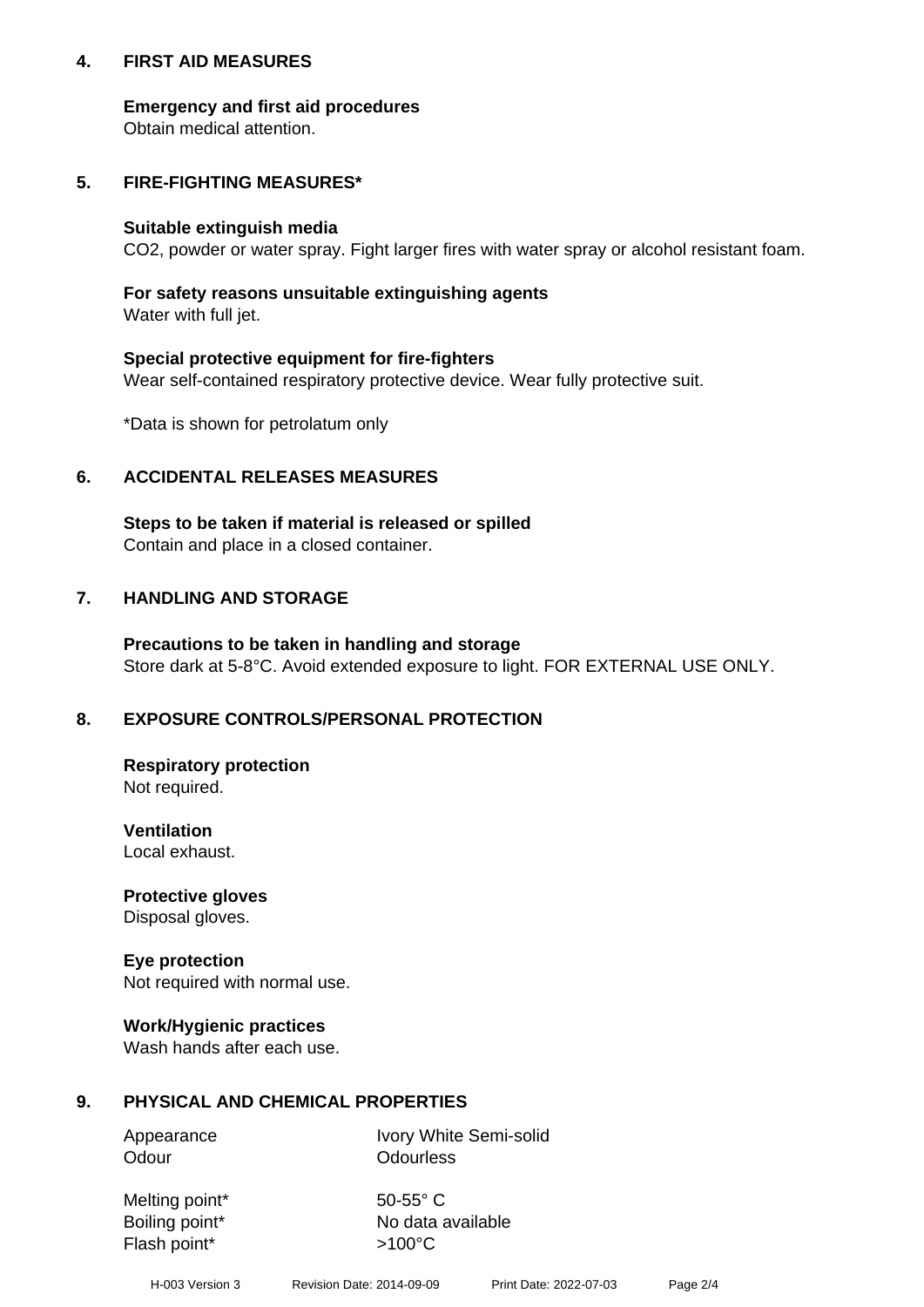Density\* No data available. Solubility in/Miscibility with Water\*

Self ignition\* Product does not self ignite. Danger of explosion\* Product does not present an explosion hazard. Insoluble

\*Data is shown for petrolatum only

# **10. STABILITY AND REACTIVITY**

#### **Incompability**

May react with strong oxidizing agents.

#### **Stability**

Stable at recommended storage conditions.

#### **Hazardous byproducts**

Combustion may generate CO, CO2 and other oxides.

**Hazardous polymerization**

Will not occur.

## **11. TOXICOLOGICAL INFORMATION**

No data available.

#### **12. ECOLOGICAL INFORMATION**

No data available.

## **13. DISPOSAL CONSIDERATIONS**

#### **Waste disposal method**

Comply with federal, state/provincial and local regulation.

#### **14. TRANSPORT INFORMATION**

Not dangerous goods.

## **15. REGULATORY INFORMATION**

The classification is according to the latest editions of the EU lists, and extended by company and literature data.

#### **16. OTHER INFORMATION**

#### **Text of H-statements and R-phrases mentioned in Section 3**

| Flamm. solids 2  |                           | Flammable solids (Category 2)        |            |  |
|------------------|---------------------------|--------------------------------------|------------|--|
| Skin sensit. 1   |                           | Skin sensitization (Category 1)      |            |  |
| H <sub>228</sub> |                           | Flammable solid.                     |            |  |
| H317             |                           | May cause an allergic skin reaction. |            |  |
| H-003 Version 3  | Revision Date: 2014-09-09 | Print Date: 2022-07-03               | Page $3/4$ |  |